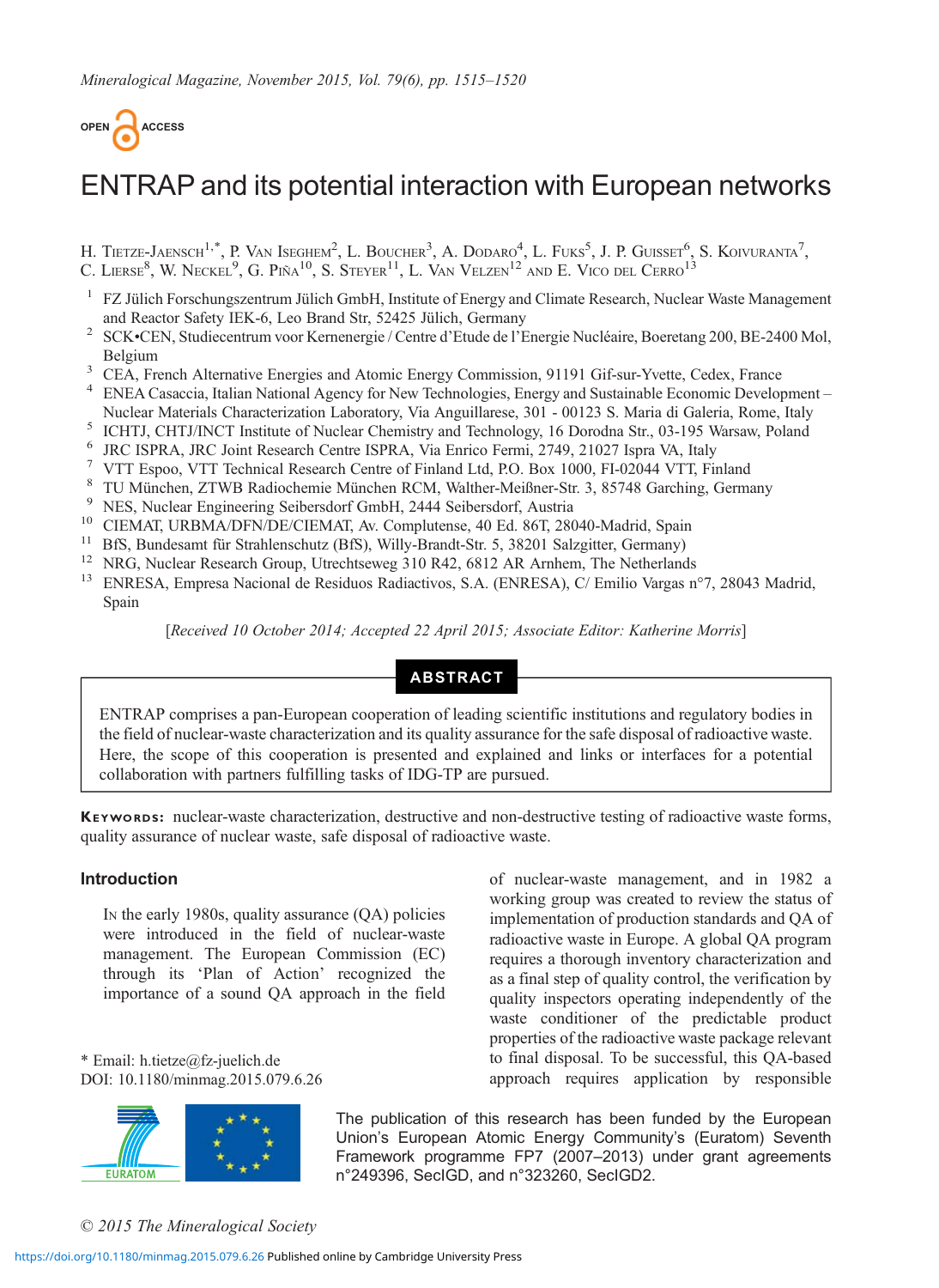TABLE 1. Current member institutions of ENTRAP.

|    | No. Institution/Country                                                                                              | Main web page                                                         |
|----|----------------------------------------------------------------------------------------------------------------------|-----------------------------------------------------------------------|
| 1  | Nuclear Engineering Seibersdorf GmbH, NES (Austria)                                                                  | www.nes.at                                                            |
| 2  | Nuclear Research Centre, SCK•CEN Mol (Belgium)                                                                       | www.sckcen.be                                                         |
| 3  | NRI Rez, Nuclear Research Institute Rez, plc. Division of Nuclear<br>Fuel Cycle Chemestry 250 68 Rez, Czech Republic | http://www.ujv.cz/en/                                                 |
| 4  | Joint Research Centre, JRC, Ispra (European Commission)                                                              | https://ec.europa.eu/jrc/en/about/jrc-site/<br>ispra                  |
| 5  | VTT Chemical Technology, Espoo (Finland)                                                                             | www.ytt.fi                                                            |
| 6  | Commissariat a l'Energie Atomique, CEA Cadarache (France)                                                            | www-cadarache.cea.fr                                                  |
| 7  | Bundesamt f Strahlenschutz, BfS (Germany)                                                                            | www.bfs.de                                                            |
| 8  | Forschungszentrum Jülich, FZJ (Germany)                                                                              | www.fz-juelich.de/iek/iek-6                                           |
| 9  | TU München, ZTWB Radiochemie München RCM (Germany)                                                                   | www.rcm.tum.de                                                        |
| 10 | ENEA FSN FISS, Casaccia (Italy)                                                                                      | http://www.enea.it/it/Ricerca sviluppo/<br>nucleare/fissione-nucleare |
| 11 | NRG Arnhem, NL (Netherlands)                                                                                         | www.nrg-nl.com                                                        |
| 12 | Inst. f. Chemistry & Nuclear Technology, ICNT Warsaw (Poland, new www.ichtj.waw.pl<br>member)                        |                                                                       |
| 13 | ENRESA, Madrid (Spain)                                                                                               | www.enresa.es                                                         |
| 14 | CIEMAT, Madrid (Spain)                                                                                               | www.ciemat.es                                                         |

operators within an effective regulatory regime implemented by national authorities.

In 1989 an *ad hoc* group of European experts convened under the EC Plan of Action for Radioactive Waste to advise on how to define and implement this final quality control. More precisely, the objective was to "examine the needs, incentives, scopes and ways of implementation of a European network of national QA/QC facilities for radioactive waste products". The conclusion was that national regulators, licensing authorities and laboratories performing quality checks would benefit from European collaboration. In October 1992, following an initiative by the EC, the 'European Network of Testing facilities for the quality checking of Radioactive Waste Packages' (ENTRAP) was founded to promote European collaboration in this field.

Since ENTRAP began, the International Atomic Energy Authority (IAEA) has specified the key elements for the management of radioactive waste in the IAEA membership countries in its publication Safety Standard III-s-1: Establishing a National System for Radioactive Waste Management. Included in this standard is general guidance about the responsibilities of IAEA Member States. The IAEA also provides guidance on the subject of quality assurance for radioactive waste packages. General guidance is provided in the 'Technical Reports Series' No 376: Quality Assurance for Radioactive Waste Packages [\(IAEA,](#page-4-0) [1995\)](#page-4-0). More detailed information is provided in<br>IAEA-TECDOC-680: Ouality Assurance IAEA-TECDOC-680: Quality Assurance Requirements and Methods for High Level Waste Package Acceptability ([IAEA, 1992\)](#page-4-0) and IAEA-TECDOC-864: Requirements and Methods for Low and Intermediate Level Waste Package Accountability [\(IAEA, 1996](#page-4-0)). The latter document includes guidance on methods to demonstrate compliance with waste-acceptance criteria and independent verification. Further information is given in other IAEA Technical Reports [\(IAEA,](#page-4-0) [1997, 2007\)](#page-4-0).

This short paper describes the objectives, organization and achievements of ENTRAP and lists potential future interactions with other European waste-management forums.

## Organisation, objectives and attributes of ENTRAP

ENTRAP was formally established under the terms of a cooperation agreement between the ENTRAP members. It is a non-profit, financially independent organization [\(Van Iseghem](#page-5-0) et al., 1997; [Newstead,](#page-4-0) [1999\)](#page-4-0). Each member pays an annual fee (currently  $€1000$ ) to cover administrative costs, publication of reports, etc. Current ENTRAP members are listed in Table 1.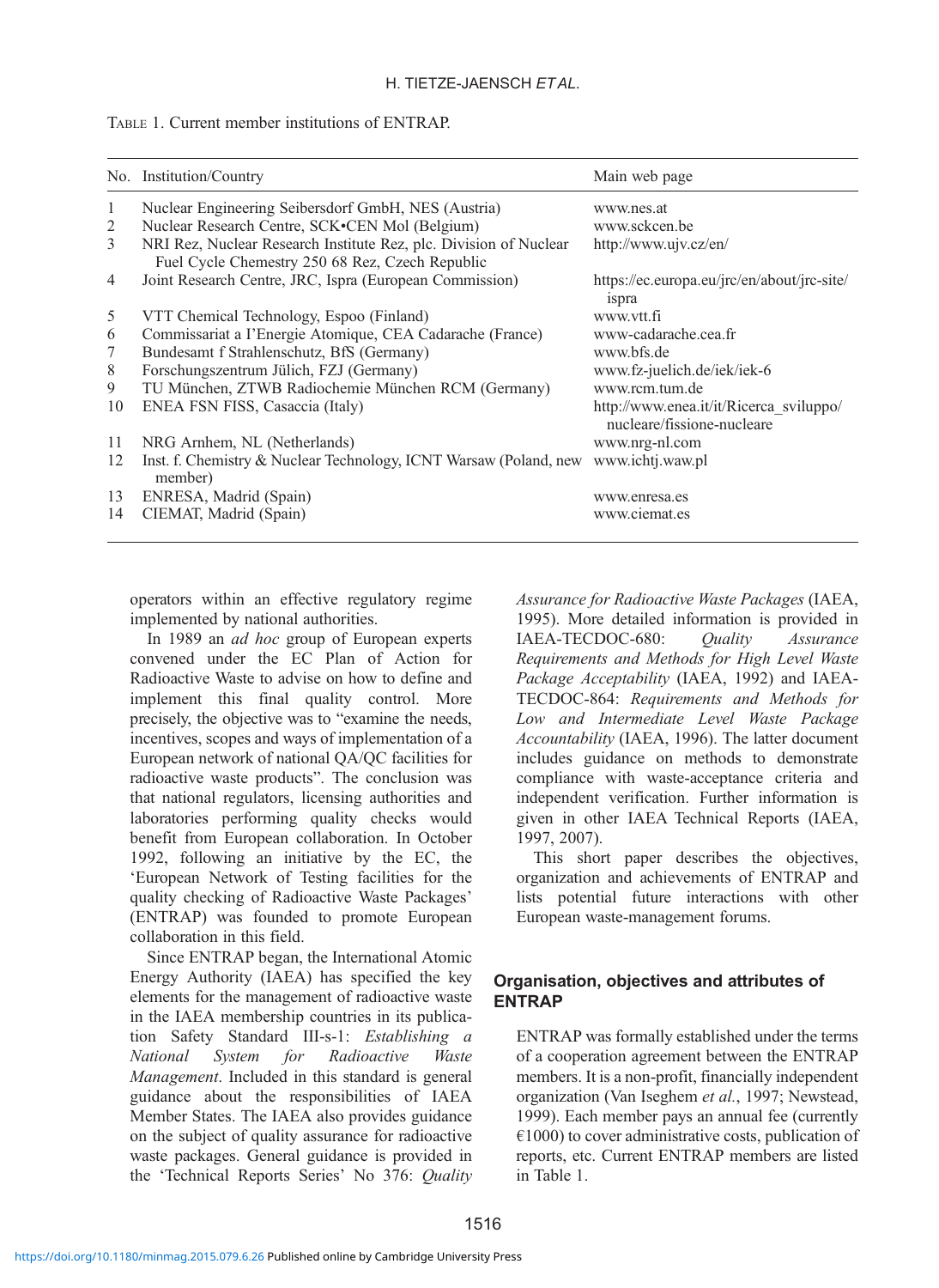Other laboratories, e.g. operated by waste producers or research bodies or in non-EU Member States, carrying out waste-quality checking are also eligible to apply as Associate Members.

Decisions on policy issues, the program of activities, publications and applications for membership are made by a Steering Committee (SC) composed of delegated representatives of the full member organizations of the ENTRAP network. Representatives of EC Member State national regulatory authorities are also invited to attend SC meetings, which are held on an annual basis. The Chairman and a vice Chairman of the SC are elected on a bi-annual basis from amongst its members. Initially the EC provided the secretariat to the network; this is no longer the case, however.

The technical work of the network is undertaken by Working Groups (WGs), each operating under a convener appointed by the SC. There are currently four WGs: WG A – non-destructive methods; WG  $B -$  destructive methods: WG C – OA and OC procedures; and WG D – intermediate- and highlevel waste (ILW/HLW). Membership of WGs consists of representatives from both full and associate member organizations. The associate member organisations usually represent the regulators which send observers to the Steering Committee but which have no voting rights. Their support and cooperation in the working groups is welcome, appreciated and unrestricted, however. ENTRAP has performed a number of joint activities related to the verification of conformity of conditioned radioactive waste with regulatory specifications and criteria. Its objectives are to promote and facilitate collaboration in the development, application and standardization of quality

checking for waste packages. ENTRAP is therefore engaged in: identification of research and development (R&D) requirements; joint evaluation of test methods and proficiency testing; co-ordination of national and international standardization of test methods; exchange of information, results and experience; promotion of cooperation, training and young scientist interchange (bi- and multilateral); and promotion of the availability of testing and analytical services. The main strengths of ENTRAP are as follows: its members are laboratories of excellence in the European Union (EU); different analyses and scaling factors (detection limits, uncertainties) are employed; different modelling techniques are employed; and different characterization methodologies (waste types, forms, packages) are used. An overview of the fields of impact of the ENTRAP network is shown in Fig. 1.

# Achievements of ENTRAP

ENTRAP has been involved in: a discussion forum, including technical visits; various R&D proposals which have been developed, and which have resulted in EU-funded projects; many bi- or multilateral co-operations; many radioactive-waste management schemes which have commenced for mutual benefit; large-volume controls (significant topics for destructive assay (DA) and non-destructive assay (NDA)); and significant scientific output (http://www.en-trap.eu/Reports.html, 2014).

ENTRAP has established valuable links with standards organizations, such as the International Organization for Standardization (ISO) and the American Society for Testing and Materials



FIG. 1. Impact of the ENTRAP network members' activities.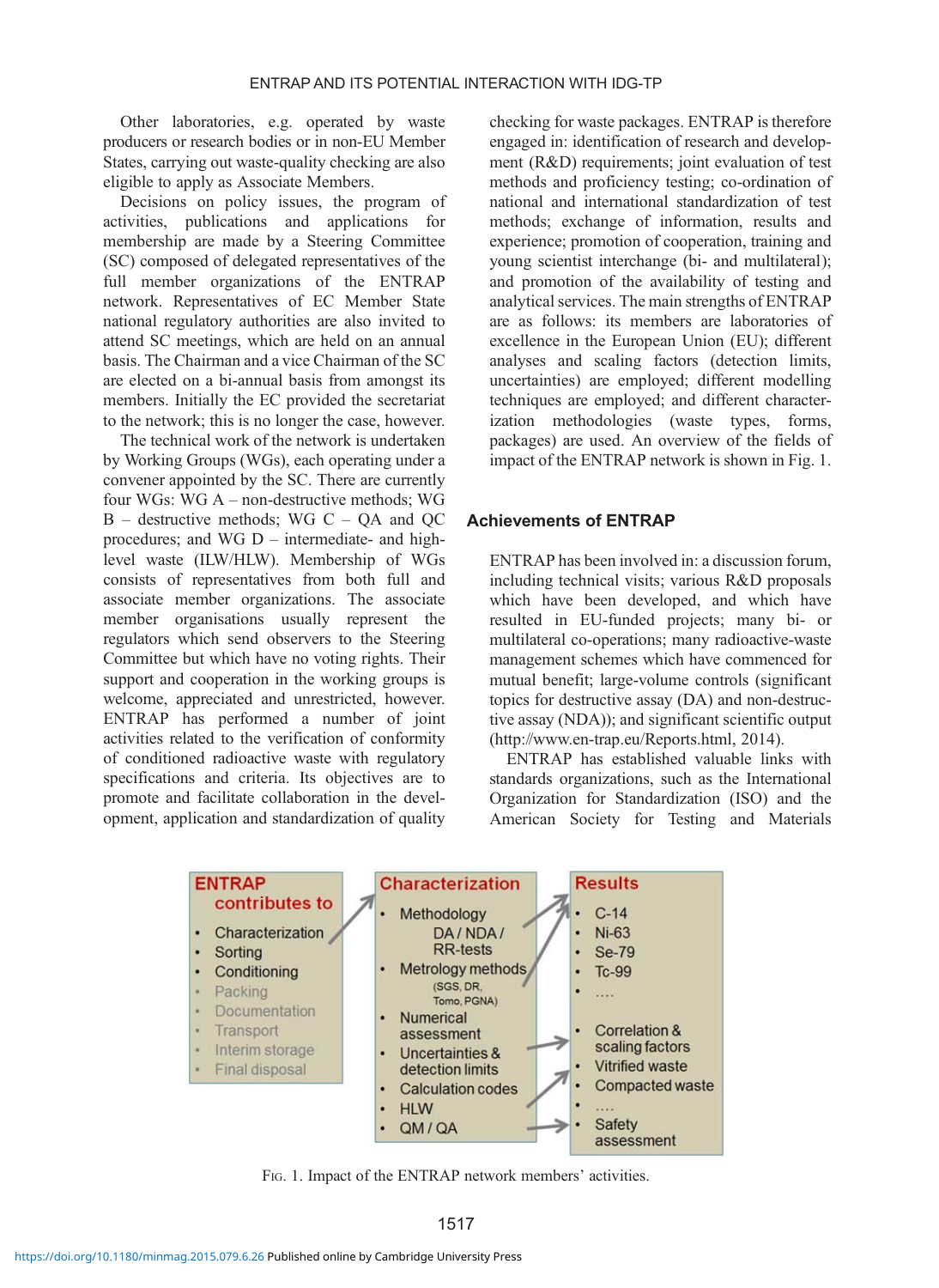### H. TIETZE-JAENSCH ET AL.

<span id="page-3-0"></span>TABLE 2. R&D initiated by ENTRAP and EC-sponsored achievements for: (a) non-destructive assay; and (b) destructive assay.

| (a) Non-destructive assay                                                                                                                                | (b) Destructive assay                                                                                                                                    |
|----------------------------------------------------------------------------------------------------------------------------------------------------------|----------------------------------------------------------------------------------------------------------------------------------------------------------|
| Improvement of passive and active neutron assay<br>techniques for the characterization of radioactive waste<br>packages (EUR 19121)                      | Evaluation and standardization of fast analytical techniques<br>for destructive radwaste control. 1994–1998.                                             |
| Optimization of gamma assay techniques for the standard<br>quality checking of radioactive waste packages and<br>samples (EUR 19127)                     | Qualification of Radiochemical Routines for the<br>Decontamination of Alpha-emitting Nuclides in<br>Conditioned Radioactive Waste. 1994–1998 (EUR 9111). |
| Round robin test for non-destructive assays of 220 litres of Development and automation of chemical analytical<br>radioactive waste packages (EUR 19779) | procedures for determination of non-gamma emitting<br>radionuclides in radioactive waste (DACAPO). 1998-<br>2002                                         |
| Quality control of nuclear waste packages with a Compton<br>suppression and Ge-telescope detection system                                                | Inter-laboratory radiochemical analysis comparison on a<br>primary waste flux (INTERLAB). 1998-2002 (EUR<br>20616).                                      |
| Project on NDA of Large Waste Containers                                                                                                                 |                                                                                                                                                          |

(ASTM), both of which are active in the development of standards relevant to the quality checking of radioactive waste packages and with laboratories in eastern European countries.

Moreover, ENTRAP has produced recognizable output for quality management/quality assurance (QM/QA), e.g. for the implementation of regulatory checking or the harmonization of procedures for LLW and ILW ([Van Velzen](#page-5-0) et al., 2000). A discussion of the promotion of quality standards has led to the accreditation and quality certification of a number of ENTRAP member laboratories.



FIG. 2. Round Robin Test (RRT) results of the analytical assessment of Cl-36 for twelve participating laboratories (Piña et al.[, 2013](#page-4-0))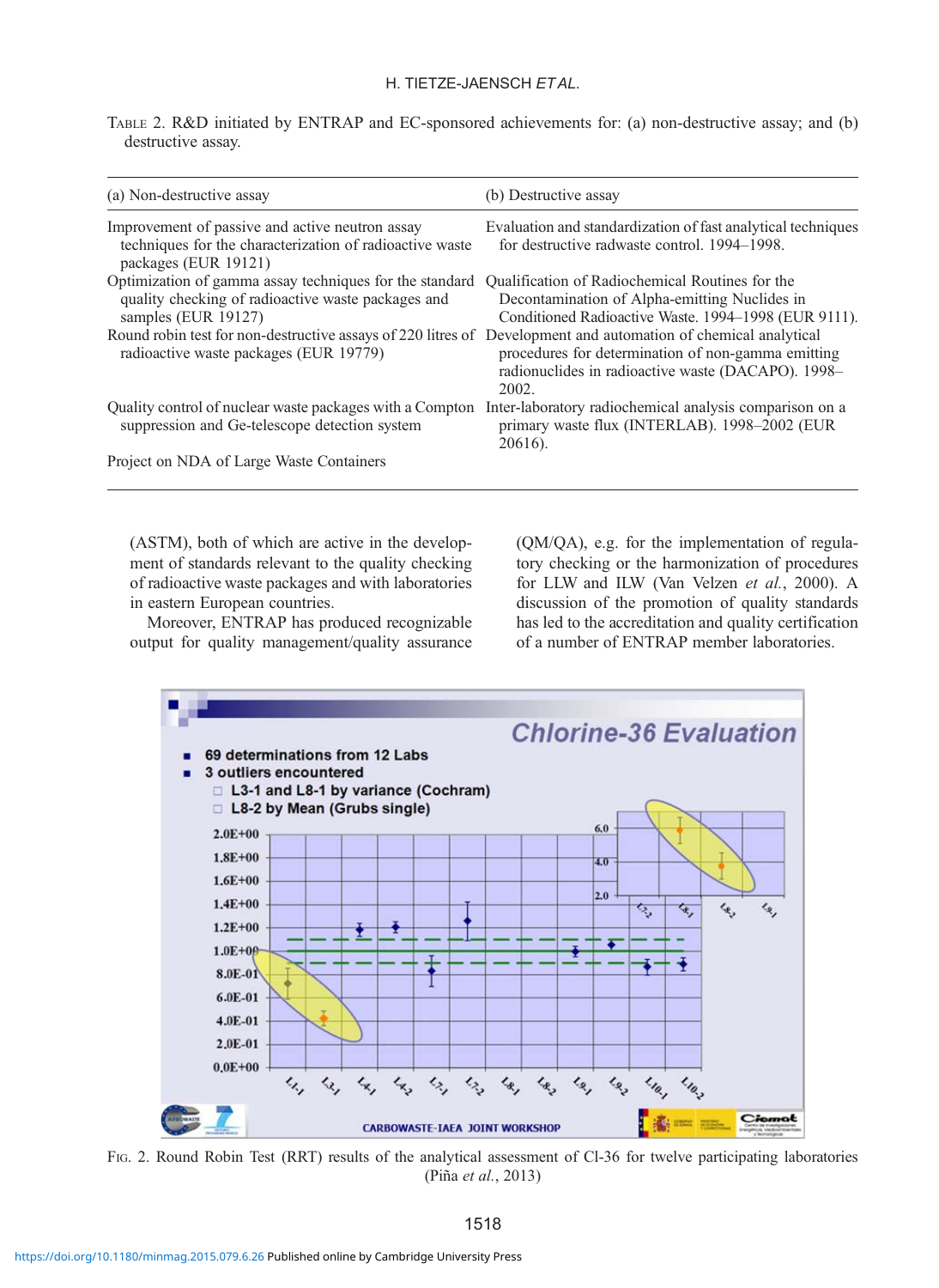<span id="page-4-0"></span>Particular emphasis has been given to destructive and non-destructive assay of radioactive waste compounds and the assessment of the methodology and harmonization of the experimental metrology and uncertainties (see [Table 2](#page-3-0)).

Significant discussions of large-volume control have included the Characterization Methodology for Complex Geometry at ENRESA (ENRESA, 2013) and implementation of the experimental CINPHONIE platform for large-volume nuclearwaste characterization at Cadarache (Estre and Pettier, 2013).

The methodological standardization of analytical techniques has reached a state-of-the-art level which will be maintained. Thus, round robin tests (RRTs) have been performed on radioactive ionexchange resin samples; the results are currently compiled and will be published shortly. An example of the involvement of ENTRAP member laboratories has been the RRTs on the destructive analysis of irradiated graphite within the Carbowaste EU-project [\(www.carbowaste.eu](http://www.carbowaste.eu)) which has resulted in the creation of a 'cookbook' for the analysis of volatile but safety-relevant nuclei, e.g. Cl-36. The RTT results for Cl-36 are shown in [Fig. 2](#page-3-0)

Future ENTRAP projects will consider: free release, (T)NORM, ILW/HLW; harmonization of tests and characterization (ENTRAP has a liaison 'A' membership with ISO); identification of specific legacy and problem waste issues; liaison with other networks within the EU (IGD-TP, NUGENIA, SNETP, etc); training and youngscientist exchange among ENTRAP members.

The young-scientist exchange and training program is a recent activity of ENTRAP and targets the development of knowledge and talents in the ENTRAP member laboratories.

## **Conclusions**

This paper gives a brief outline of ENTRAP activities and achievements to date. ENTRAP consists of a functional network of cooperating laboratories of excellence within the EU and regards it activities as complementary to those of radioactive-waste disposal (i.e. IGD-TP) and wasteproduction facilities and the networks (i.e. SNETP). ENTRAP recognizes that the topic of disposal of spent nuclear fuel needs to be addressed jointly and like the NUGENIA network, ENTRAP can provide links between the fields of nuclear-

waste characterization and radioactive-waste management, experimental assessment facilities, as well as quality-control techniques and standards.

ENTRAP is currently an independent organization and its members (through the SC) wish to continue the network in its current form. It does, however, wish to strengthen its cooperation and liaison with other European networks such as SNETP, IGD-TP and others. Possible areas of future collaboration include: elaboration of methodologies to verify waste-acceptance criteria for different kinds of radioactive-waste packages, e.g. LLW, MLW, HLW; assessment and verification of spent-fuel inventories and their characteristic properties for direct disposal of spent-fuel assemblies; and provision of concise data for waste types, waste properties and inventories for repositorydesign optimization.

#### References

- Estre, N. and Pettier, J-L. (2013) L'imagerie Haute-Énergie pour le CND: Plateforme CINPHONIE. [http://](http://www.cad.cea.fr/valorisation/pdf/brevets/06-FM-f-%20Imagerie%20haute%20enargie-CND-1010.pdf) [www.cad.cea.fr/valorisation/pdf/brevets/06-FM-f-%](http://www.cad.cea.fr/valorisation/pdf/brevets/06-FM-f-%20Imagerie%20haute%20enargie-CND-1010.pdf) [20Imagerie%20haute%20enargie-CND-1010.pdf](http://www.cad.cea.fr/valorisation/pdf/brevets/06-FM-f-%20Imagerie%20haute%20enargie-CND-1010.pdf)
- ENRESA (2013) Metodología de caracterización de grandes piezas. 031-IF-IN-0345.
- IAEA (1992) Quality Assurance Requirements and Methods for high Level Waste Package Acceptability. TECDOC-680, IAEA, Vienna.
- IAEA (1995) Quality Assurance for Radioactive Waste Packages. Technical Report Series No. 376, IAEA, Vienna.
- IAEA (1996) Requirements and Methods for Low and Intermediate Level Waste Package Acceptability. TECDOC-864, IAEA, Vienna.
- IAEA (1997) Characterization of Radioactive Waste Forms and Packages. Technical Report Series No. 383, IAEA, Vienna.
- IAEA (2007) Strategy and Methodology for Radioactive Waste Characterization. TECDOC-1537, IAEA, Vienna.
- Newstead, S. (1999) The European Network of Testing Facilities for the Quality Checking of Radioactive Waste Packages. TOPSEAL '99 – Commitment to the future environment (Antwerp, Belgium, 10–14 October 1999). Belgian Nuclear Society, ISBN 3- 9520691-4-0. Vol I, pp. 133–137.
- Piña, G., Rodriguez, M., Vulpius, D., Comte, J., Brennetot R., Dodaro, A., Duskeas, G., Brune, C., Visser-Tynova, E., Van Hecke, K., Landesman, C. and Jones, A. (2013) Topical Report on Characterization Methods ( part of the EC CARBOWASTE project).